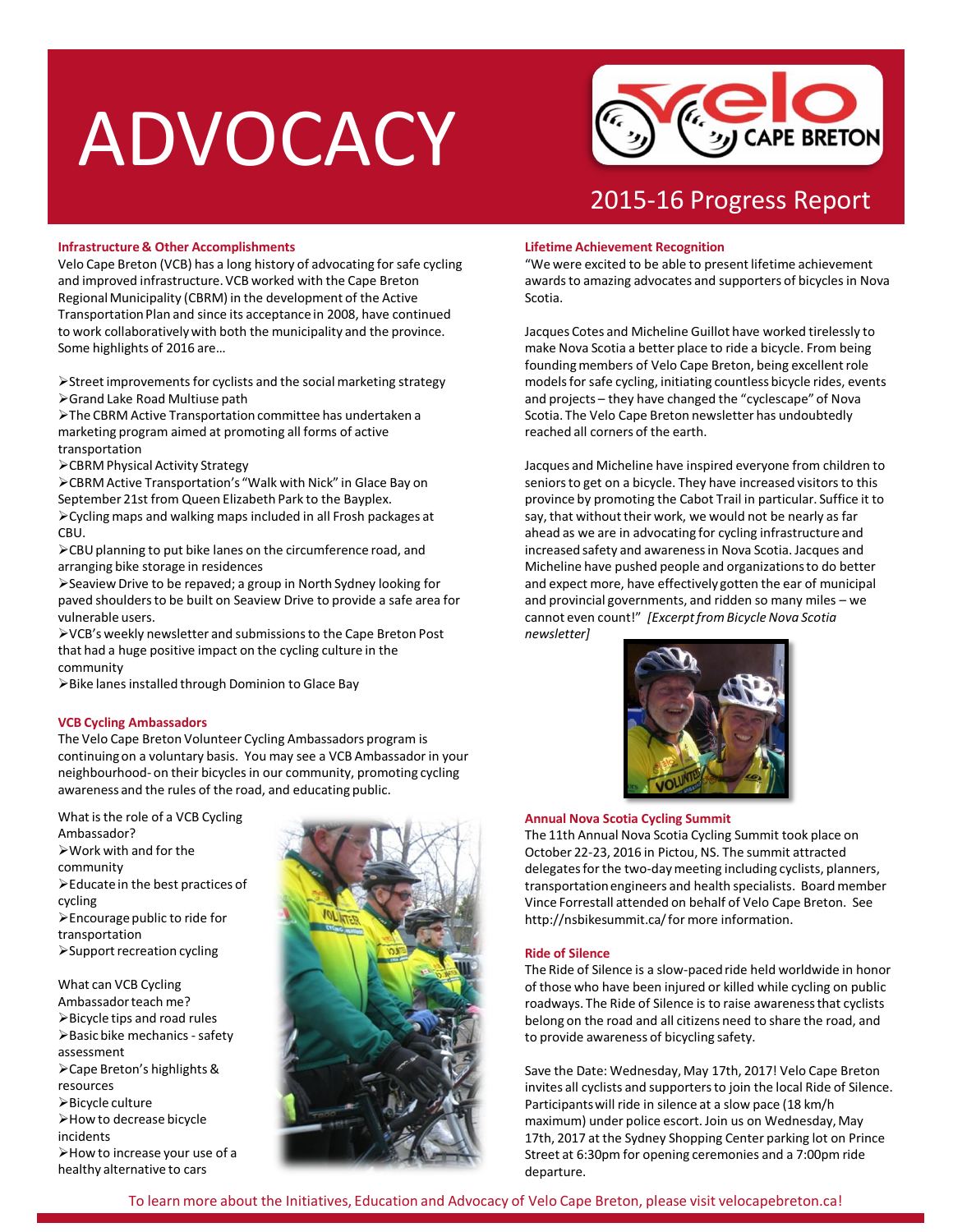# EDUCATION **& SAFETY** 2015-16 Progress Report



#### **CAN-BIKE Program: Introduction to Cycling Skills**

Velo Cape Breton has qualified instructors trained in defensive cycling who are available upon request to deliver any of the CAN-BIKE Programs to both members and nonmembers! If you are interested in registering for the scheduled CAN-BIKE Programs please check the VCB Website. Our instructors are always open to training new groups, as small as 3-5 people. Please contact VCB at info@velocapebreton.ca.

VCB delivered two CAN-BIKE 1 courses and two CAN-BIKE 2 courses. The CAN-BIKE 2 graduates are in capacity to help in teaching CAN-BIKE programs to eventually become fullfledged CAN-BIKE Instructors.

#### **Ride Right**

This great program is offered free of charge to VCB members! During 3 x 3 hr outdoors sessions from easy to more advanced, you will enhance your cycling skills, your confidence and your fun to ride. Sessions will be held from mid-April to mid-June. Sessions must be taken in succession. Enjoy a personalized learning environment with a minimum of 3 and maximum of 5 participants per instructor. Basic requirement: a bicycle in good working order, a bicycle helmet. For more information, visit http://velocapebreton.ca/node/1043



#### **Bike Maintenance and Basic Repairs**

Two sessions on Bicycle Maintenance and Basic Repair have also been delivered last year in Sydney.

Participants learn how to check and maintain their own bicycle in good and safe working order. Tires, wheels, brakes, drivetrain are covered as well as tips on what to do with a chain that keeps jumping off the gears, when the chain keeps jumping on gears (bad shifting), how to fix a flat on the road.

Sessions given in the off season (spring and fall) are for 3 hours and class size is limited to 6 persons. Please contact VCB at info@velocapebreton.ca.

Additionally, VCB provided advice and training to the CBRM Recreation department staff for their six-week program of children's cycling camps this past summer. 65 children participated in the Bike Camp and we look forward to helping them develop this program for next year and into the future.

#### **Safety Information & Tips**

Make bicycle safety a top priority, whether you are hitting the roads or hitting the trails. Increase your knowledge of the following bicycle safety topics by reaching out to Velo Cape Breton for more information!

- Bike Maintenance Winter / Spring Clinics
- Health Fairs: tips for a safe a joyful ride
- $\triangleright$  Basic Skills
- Safe Attire
- **≻Bike Parts**
- ABC Check: before you pedal
- Sharing the Road
- Safety Tips & Current Issues
- Timely Updates
- Safety Clinics
- Tips & Info on Preventing Accidents

We'd love to hear from you! If you want to know more on the topics above, please visit our website, come on our rides and events, send us an email or call us!



#### **Women on Wheels Program**

Started in 2013, The Women on Wheels Program (WOW) promotes and develops women's cycling, health and well being by bringing women cyclists of various skill levels together in an environment that is safe, fun and accessible to all.

The WOW program encourages women to become self-sufficient, confident and skilled cyclists. WOW provides women with the opportunity of weekly bike rides where they can learn from other women who have been riding for some time. CAN-BIKE safety tips and health & well-being topics are taught.

Additional WOW rides for fun and friendship are scheduled over the summer months in various locations on the Island. Follow us on Facebook for information about upcoming rides: "Women on Wheels".

In 2017 you can now join our WOW Glace Bay group which rides in addition to the WOW Sydney group. For more information, visit velocapebreton.ca!

To learn more about the Initiatives, Education and Advocacy of Velo Cape Breton, please visit velocapebreton.ca!